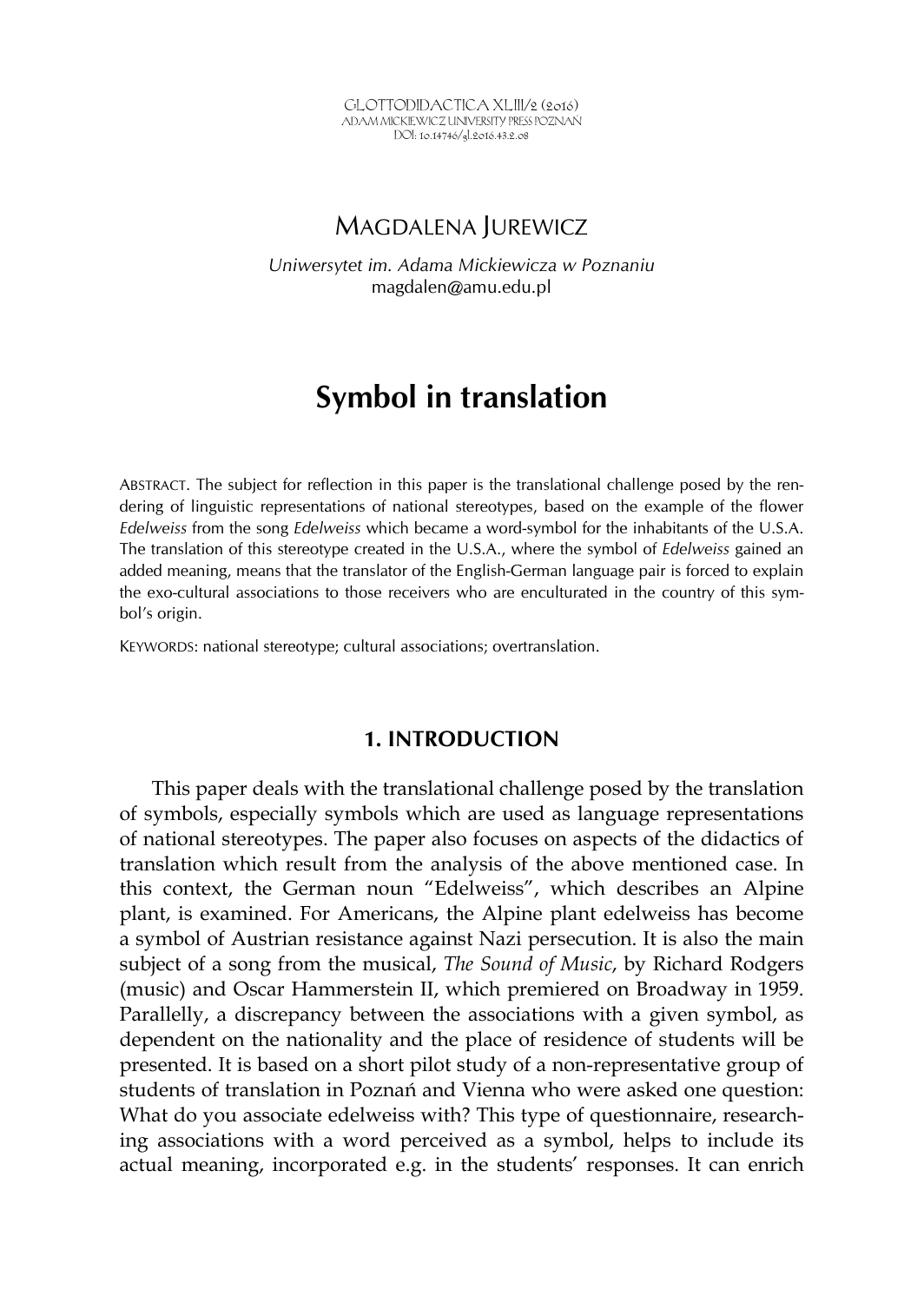the didactics of translation by surveying students from the country where the word and symbol originated and where it is to appear after the translation.

In the modern world, because of the media's influence, especially television and the Internet, we can observe the transgression of many elements from various cultures. Therefore, the translator faces the challenge of implementing elements of one culture into the structure of another. Frequently, this is done by incorporating whole phrases into a new language. However, this is often done without incorporating the associations which the symbol carries. This is especially the case with words – symbols whose translation requires a more or less limited transfer of meaning.

First, let us specify which aspects of the understanding of the notion of symbol are essential for translation studies. In Greek, a symbol originally referred to a token made of clay (tessera hospitalis).

A host entertaining a guest gives to the guest the so called tessera hospitalis, i.e. he breaks the token into two, he keeps a half and the other half is handed to the guest, so that after thirty or fifty years' time, when the guest's descendant arrives in the host's house they can recognize each other by putting the halves together. An ancient passport: this is the first technical meaning of a symbol." (Walczak 2011: 88)

The difference between the symbol and the sign is in the additional nontransparent meaning of the symbol, because the full meaning of the symbol indicates its indirect/second meaning. This second meaning is, however, culturally conditioned. Symbols appear and disappear in the given society that produces them. Thus, they depend on human consciousness, not so much on an individual but on a certain community, and as a result they are not meaningful to everyone. Individuals are not capable of creating symbols on their own and in the way they like, though symbols originate in their minds. A symbol becomes so when it has been accepted by a community (see Tillich 1994: 148; Jung 1976 after Walczak 2011: 90). Symbols are often positioned in a given culture and, additionally, in a given time. With the passage of time their meaning may be altered or lost.

On the other hand , the symbol uncovers what is idiosyncratic (i.e. characteristic for an individual or a community) and determined by historical or cultural conditions as well what is universal and transcends historical or cultural influence" (Walczak 2011: 90).

Symbols, then, cannot be created loosely but only interpreted in this way. Their meaning is decoded either intuitively or through reflection (Walczak 2011: 93). The point is to get to the hidden sense of the symbol, which seems to be the translator's essential role.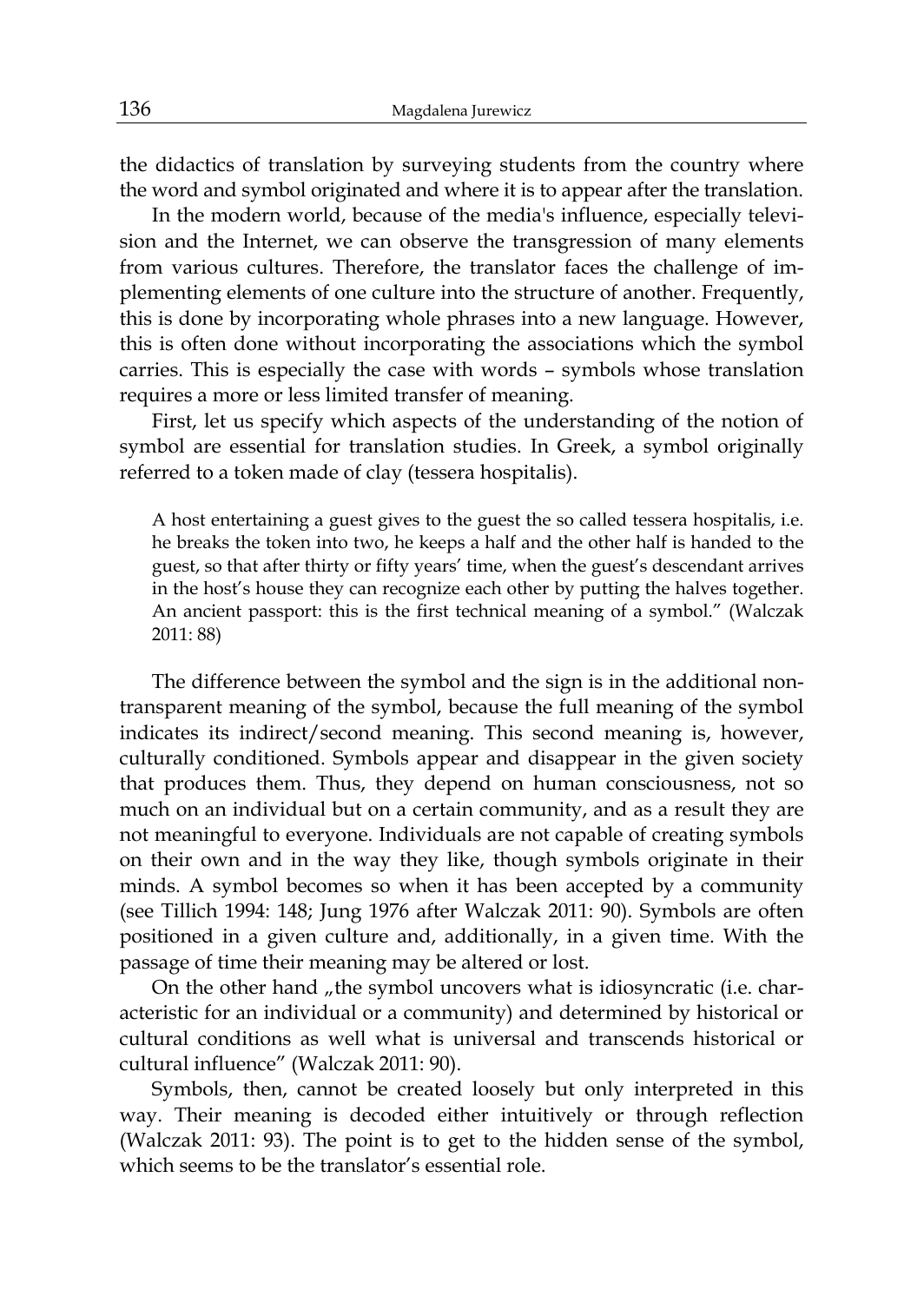The translational challenge we are talking about here means that the translation of the symbol, in this case the translation of the stereotype created in the USA where Edelweiss acquires a new, additional meaning, forces<sup>1</sup> the translator dealing with an English-German language pair to explain its new (exo-cultural) associations to an audience who were enculturated in the country where the symbol originated.

The symbol discussed here is the carrier of a stereotypical image of a nation created by the Other. Through this symbol a fragment of reality of one country, namely Austria, was created in another, the USA. The image of Austrians as shown in the musical had a very strong impact on the creation of a stereotypical view of a fragment of Austrian history in the USA.

### **2. EDELWEISS AND ITS PATRIOTIC SYMBOLISM**

Edelweiss (*Leontopodium alpinum* http://www.e-katalogroslin.pl/plants/ 3687,szarotka-alpejska\_leontopodium-alpinum, Date of access 4.11.2016), which we are going to discuss here, is an Alpine plant with white petals and yellow centres. It grows in the Tatra Mountains and is protected as an endangered species.

In Germany, and even more so in Austria and Switzerland, where the mountains occupy a special place in the inhabitants' consciousness, the Edelweiss has had many symbolic meanings. For example, in Austria it is depicted on a two-cent coin. In Switzerland, it is regarded as a symbol of chastity and innocence and is also a Swiss national flower. (Those who are interested in the symbolism of the edelweiss can find more on this subject in German works (see Scheidegger 2008; Diem 1995: 402-403 or <http://www.museumderuner hoertendinge.de/dinge\_2003/edelweiss/edelweiss.htm> (4.11.2016), where one can read about the origins of the legend of the edelweiss).

The symbolism of chastity and innocence associated with the flower probably stems from its name, which literary means 'noble whiteness'. However, there is a second aspect of the symbolism of the flower connected with patriotism, which has a bearing on the musical *The Sound of Music*.

In 1907, by order of His Royal Highness the Emperor Franz Joseph I, this flower was chosen as an insignia for Austro-Hungarian Alpine troops (mountain riflemen), and later the flower served as an insignia for German Alpine troops, also<sup>2</sup>.

<sup>1</sup> See Bednarczyk (2005: 44) and her translation model. The example discussed here seems to generate different associations for an average recipient of the translated text from those associations which the sender of the original had.

<sup>2</sup> Cf. <https://de.wikipedia.org/wiki/1.\_Gebirgs-Division\_(Wehrmacht)> (Date of access 4.11.2016) We can see there the badge of  $1<sup>st</sup>$  Mountain Division of the Wehrmacht from the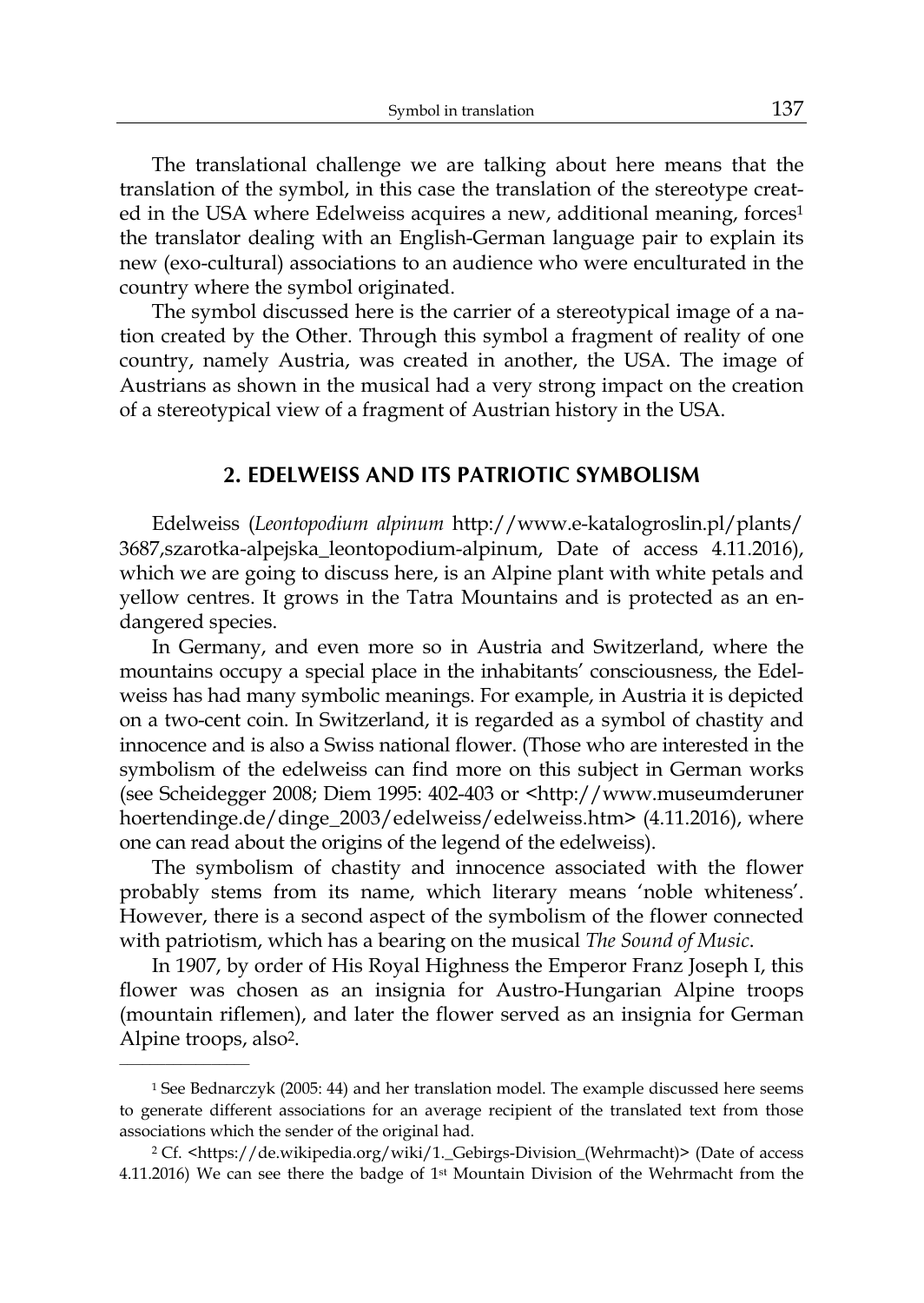The lyrics of these military formations' patriotic songs often relied on the symbolism of chastity and innocence of this modest flower. They did not, however, describe the human actions of the troops. An example is *Marsch der Gebirgsjäger,* which was written by Karl Heinz Räntzsch in around 1940 for the formation which later became infamous for their bloody killings in Greece, the inhuman massacre of Italian soldiers on the island of Kefalonia<sup>3</sup>:

Es steht ein kleines, kleines Edelweiß auf einer steilen, steilen Felsenhöh. Umgeben ist's von Schnee, ja Schnee und Eis, das kleine Edel-, Edelweiß. *Refrain*:

Ich grüße dich, mein Schatz, vergiß mich nicht, mein Schatz, von einer steilen, steilen Felsenhöh, ja Höh. Wo rauh der Bergwind weht, ein kleines Blümlein steht, das kleine Edel-, Edel-, Edelweiß.

 $\mathcal{L}_\text{max}$  and  $\mathcal{L}_\text{max}$ 

2. Wir stehen auch auf dieser Felsenhöh im Kampf mit Wetter, Eis, ja Eis und Schnee. Wir halten Wacht fürs deutsche Vaterland und schützen's vor des Feindes Hand.

#### *Refrain*:

3. Und sollte ich nicht kehren mehr zurück, so weine nicht, ja weine nicht mein Schatz. Ein steiler Felsen ist mein stilles Grab, das man zu letzten Ruh mir gab. *Refrain*:

Source: Scheidegger 2008: 44 (see also: Meyer 2008).

After the Second World War, the songs lost their popularity in Germany and Austria, although as Scheidegger (2008: 45) notes, there were attempts within the circles of the members of this formation to hide their war atrocities by means of the music of brass instruments and references to the symbolism of the edelweiss (its chaste purity).

## *3. THE SOUND OF MUSIC* **AND THE EDELWEISS SONG**

Meanwhile, and somewhat ironically, the use of the symbol of the edelweiss as a symbol of Austrian resistance was growing in popularity. In 1959, a musical by Richard Rodgers (music) and Oscar Hammerstein II, *The Sound of Music,* entered Broadway. The musical tells the story of Captain von Trap who, in the 88th minute of the musical, sings a song about an Alpine plant

Second World War. This division was even nicknamed the Edelweiß-Division, and was regarded by Adolf Hitler as "his Guard Division".

<sup>3</sup> This event is portrayed in the film *Captain Corelli's Mandolin*, an American-British-French melodrama from 2001 based on the novel by Louis de Bernières, directed by John Madden, starring Nicolas Cage and Penelope Cruz.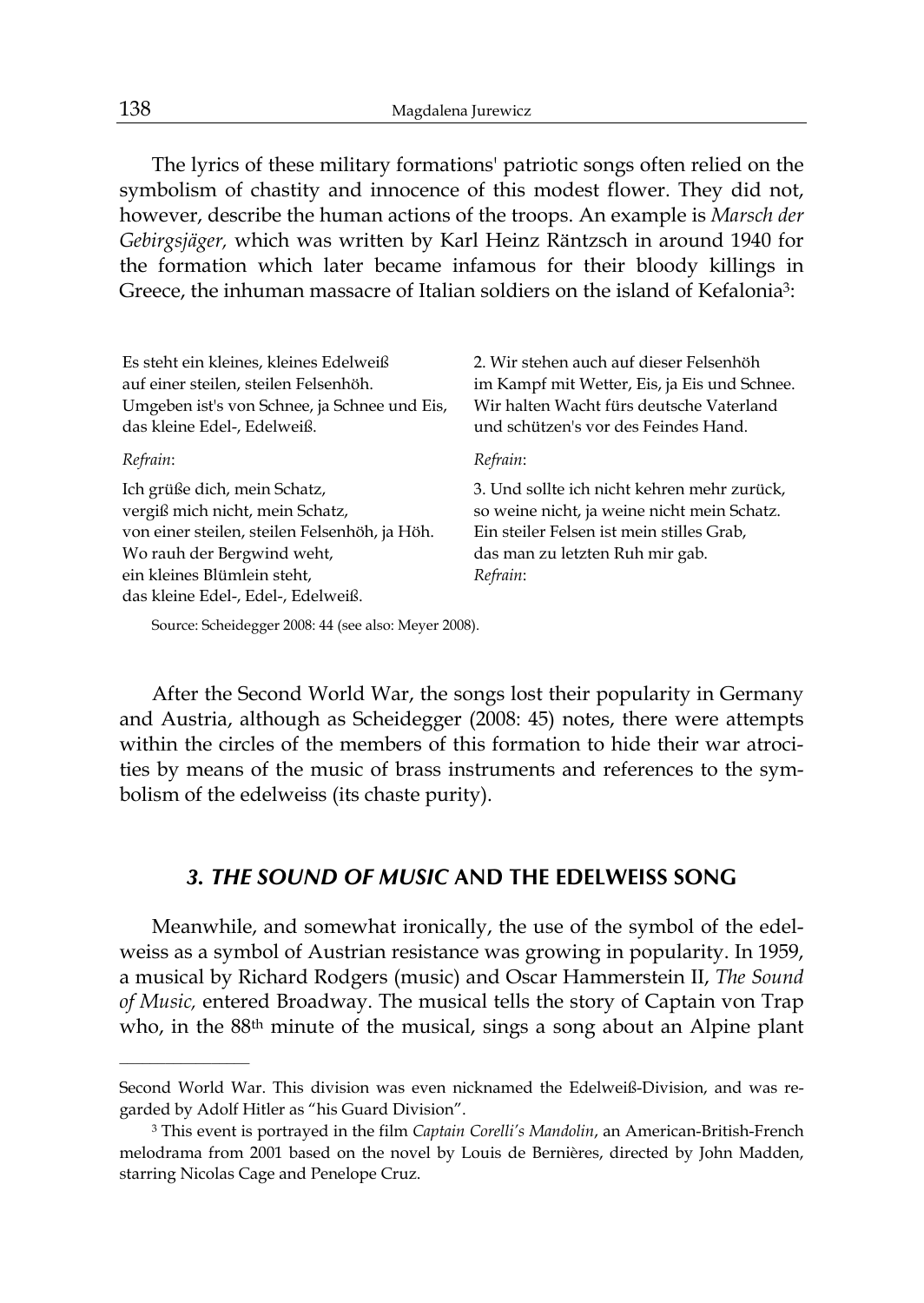*Edelweiss*4. The name of the song is not translated into English, however, and is used in its original German form. (online see <http://www.youtube.com/ watch?v=sFHujvkacNY> (Date of access 4.11.2016). In the musical, the song, which is sung by the whole family in one of the last scenes, may be understood as a call to rise up against the Nazis (see Drügh 2009: 87–206; Strasser 2000: 291), and is remembered by Americans thanks to a popular movie of the same title directed by Robert Wise and released in 1965, which starred Julia Andrews and Christopher Plummer. The film (which is referred to in other films such as Lars von Trier's *Dance*r *in the Dark* (2000) or the recent popular comedy *The Pacifier* by Adam Shankman (2005)) created a very convincing although not very truthful picture of Austria as an idyllic country where the majority resisted Hitler. What we are observing here is the typical creation of a stereotype – a symbol about a country where the symbol originated from the people of another country. However, the symbol also exists in Austria, which complicates the translator's task.

## **4. TRANSLATION OF THE EDELWEISS SYMBOL**

Let us begin with an anecdote about *Edelweiss.* President Ronald Reagan, during his talks with the Austrian President, quoted some lines from the song *Edelweiss* (which allows us to conclude that Reagan knew *The Sound of Music* as many Americans did), but the President of Austria had no idea what country President Reagan was referring to since *The sound of Music* is not well-known in Austria (Strasser 2000: 291).

The translational task that appears in the situation described above illustrates the complex nature of translation when we are dealing with a word which sounds the same in two languages but has a different load of associations and is translated back into the language it originally comes from. Here is a word (Edelweiss) "a" in language A (in our case German) which means "a" (an Alpine plant) and has a number of associations a1, a2, a3… a n. The same word also exists in language B (in our case English). It sounds the same (Edelweiss)  $\alpha$ , and it means the same  $\alpha$ <sup>"</sup> (an Alpine plant), but evokes association b (with the film *The Sound of Music*). Translation from language B

 $\mathcal{L}_\text{max}$  and  $\mathcal{L}_\text{max}$ 

<sup>4</sup> It should not to be confused with another song, very popular in the 90tees: "Bring Me Edelweiss" from an Austrian electronica/dance band Edelweiss, consisting of remixers Martin Gletschermayer, Matthias Schweger and Walter Werzowa. Edelweiss reached the number one position with their hit "Bring Me Edelweiss". The single was a hit in many European countries. Borrowing large parts of its melody from ABBA's "SOS" and Indeep's "Last Night a DJ Saved My Life", the song humorously targeted Austrian ski resorts and yodeling and sold five million copies worldwide.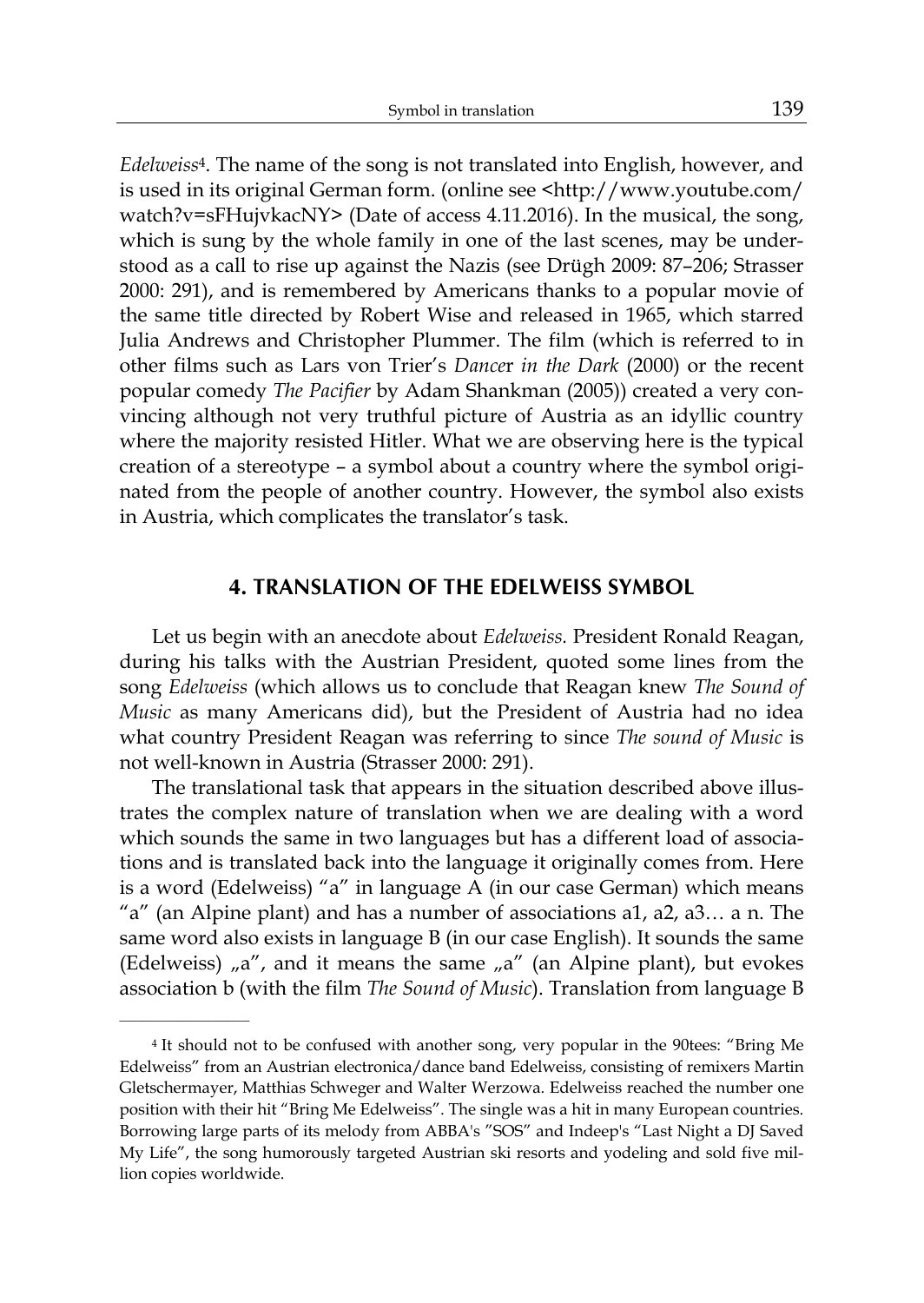to language A cannot be based on preserving just  $a''$ , because despite the fact that the word has the same meaning in the two languages, the change in associations with this word in languages A and B can lead to misunderstanding. In translation, it is necessary to provide the associations in a footnote but they should be limited only to those which are essential in a given context.

The matter becomes more complicated when we are dealing with interpreting. It seems that during consecutive translations on official visits it is necessary to provide some additional explanations, in this case an explanation of a stereotype of Austria in the USA when translating from English into German, since without this additional explanation a misunderstanding might occur. However, it is the translator who decides whether this explanation is necessary or not (it is difficult to imagine additional explanations being given during an official address broadcast by the media, but they will necessarily be given in free talks during gala dinners or behind the scenes as the anecdote quoted at the beginning shows).

In the case of audio-visual translation, the translator, by leaving Edelweiss in the target text, can evoke associations with chastity. At the same time, the image itself may evoke negative connotations in a German viewer who might refer the image to associations a1, a2…, a n so common in the German language (for example associations with the Gebirgsjägerbrigade).

At this point I would like to refer to the anonymous questionnaire done in Austria which was mentioned in the introduction. This research, which included a questionnaire with one question in German (Womit assoziieren Sie das Wort Edelweiß?), was conducted in 2016 among a group of students from the University of Vienna. Among the respondents the majority were Polish students (33) and students who declared Austrian origin (7) as well as individual students of different origin (two Russians, one Hungarian, one Italian and people with multiple citizenship: one person declaring Polish, German and Austrian origin as well as one person declaring Italian and Polish origin born in Austria)<sup>5</sup>. They were students at the advanced level of German who studied at the masters level or in the last year of bachelor's degree. The responses were as follows: Polish students associated edelweiss mainly with the Alps (7 responses), beer brand with this name (5), the white colour (4) and a flower (4)6. Austrian students associated Edelweiß with Beer

 $\mathcal{L}_\text{max}$ 

<sup>5</sup> Research conducted during the following classes taught by the author: Translatorische Basiskompetenz, Basis Translation, Übersetzen Gesisteswissenschaften as well as Dialogdolmetschen taught by Mrs Joanna Ziemska whom I would like to thank cordially once more.

<sup>6</sup> Other individual answers given by Poles in Austria were: Sisi, the Austrian flag, teeth, ivory, snow, restaurant, wine, flower, aristocracy, purity, royal house, love and even a wedding dress.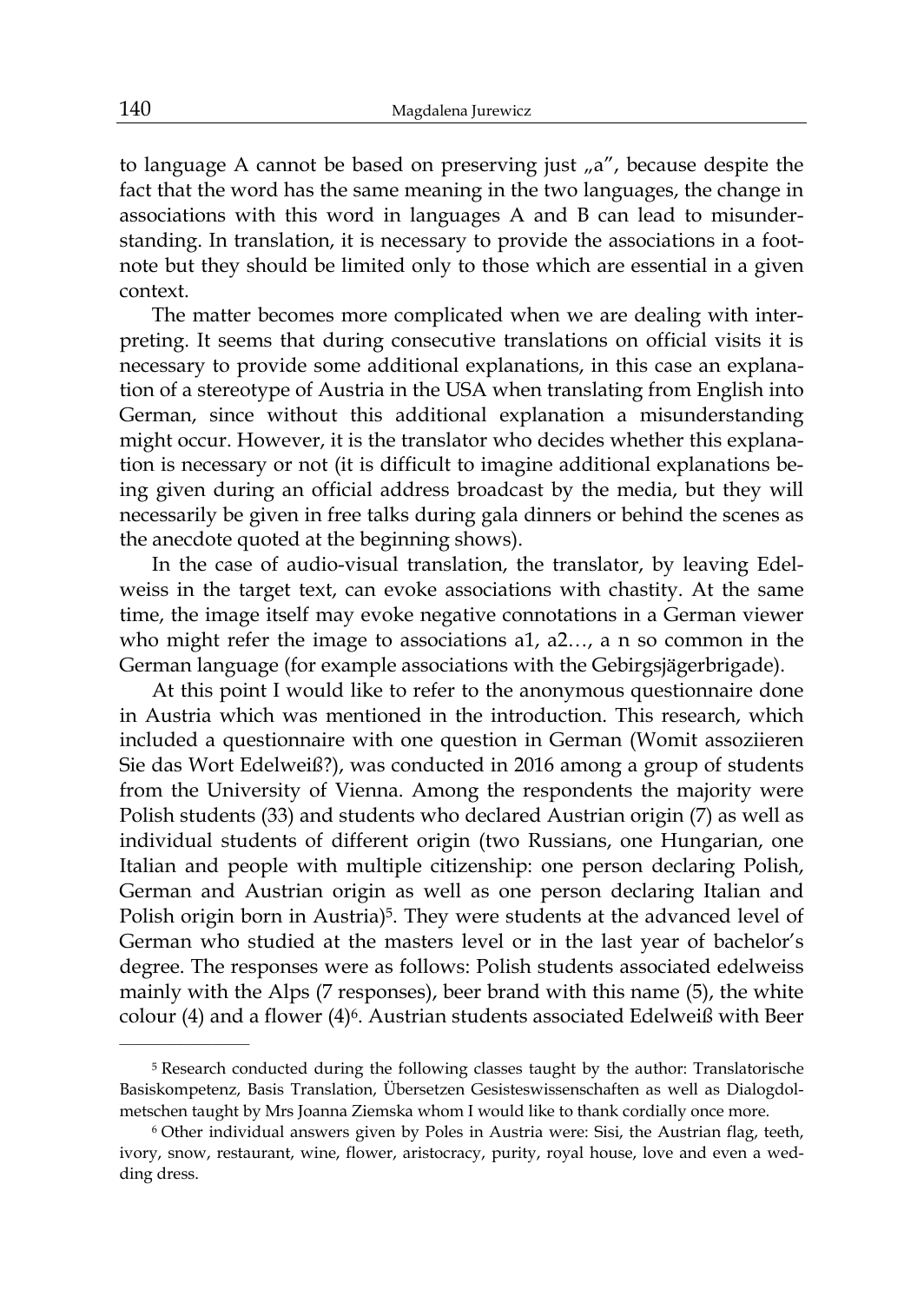(7), mountains (4), a flower (3) and also with films about the motherland (1), meadows (1), the Alps (1) and Austria (1). One of the Russian students associated the term with a flower and vodka, the other only with a flower. The Hungarian student associated it with a flower. The person with Polish, German and Austrian citizenship had many associations: the Alps, mountain pasture, rarity, Bavaria, Austria, snow, winter holidays and wandering. The person of Italian and Polish origin born in Austria indicated a mountain flower and beer.

As can be seen, contemporary meanings of the symbol of edelweiss given by the students correspond only partially (a mountain flower, the Alps, films about the motherland) with the meanings of this symbol given above.

The questionnaire described above helps the lecturer who teaches in the country of the target culture to broaden given semantic fields of a given symbol with the most contemporary associations. This can be useful e.g. in the translation of adverts of a given product for defined target groups.

Last but not least, what should the translator do when s/he is translating "a" into language C (for example from English into Polish) if the associations with the word c (c1, c2) are very few, and if the understanding of the word by speakers of language C does not guarantee the correct reading of the symbol. In Poland, edelweiss is well-known, but there are not many associations with the word. It is only a white flower. This is all that an average Pole knows about it, provided they have any associations with the flower at all. To prove the case in point, let us use as an example from the findings of a short anonymous survey conducted among a non-representative group of second year students of Applied Linguistics. The question asked in the survey was: what do you associate edelweiss with? 12 out of 19 students said they associate edelweiss with a white flower, with a grey object, a bird, a dish (an apple pie), an animal or a holiday resort named after the flower. Only one student said the flower grows in the mountains. The survey was conducted in 2013 among students of applied linguistics (year three). An identical survey was repeated in 2016 among 36 students of BA studies (year one and two). The answers were as follows: edelweiss is associated with a plant (17, out of which two people said that it is a mountain plant under protection and one that it is a type of carrot), secondly – with an animal (5, out of which two people associated it with a name for a kitten) and with a dish (7 – apple pie). Some students did not associate the word with anything (4), some linked it to the grey colour (2) or with bad weather (1).

The Polish word for edelweiss evokes associations with the grey colour while the German language nations link it with the white colour. The grey colour further embodies monotony or dreariness. It stands in contrast to the word colourful or colour, which both lead to further associations with pure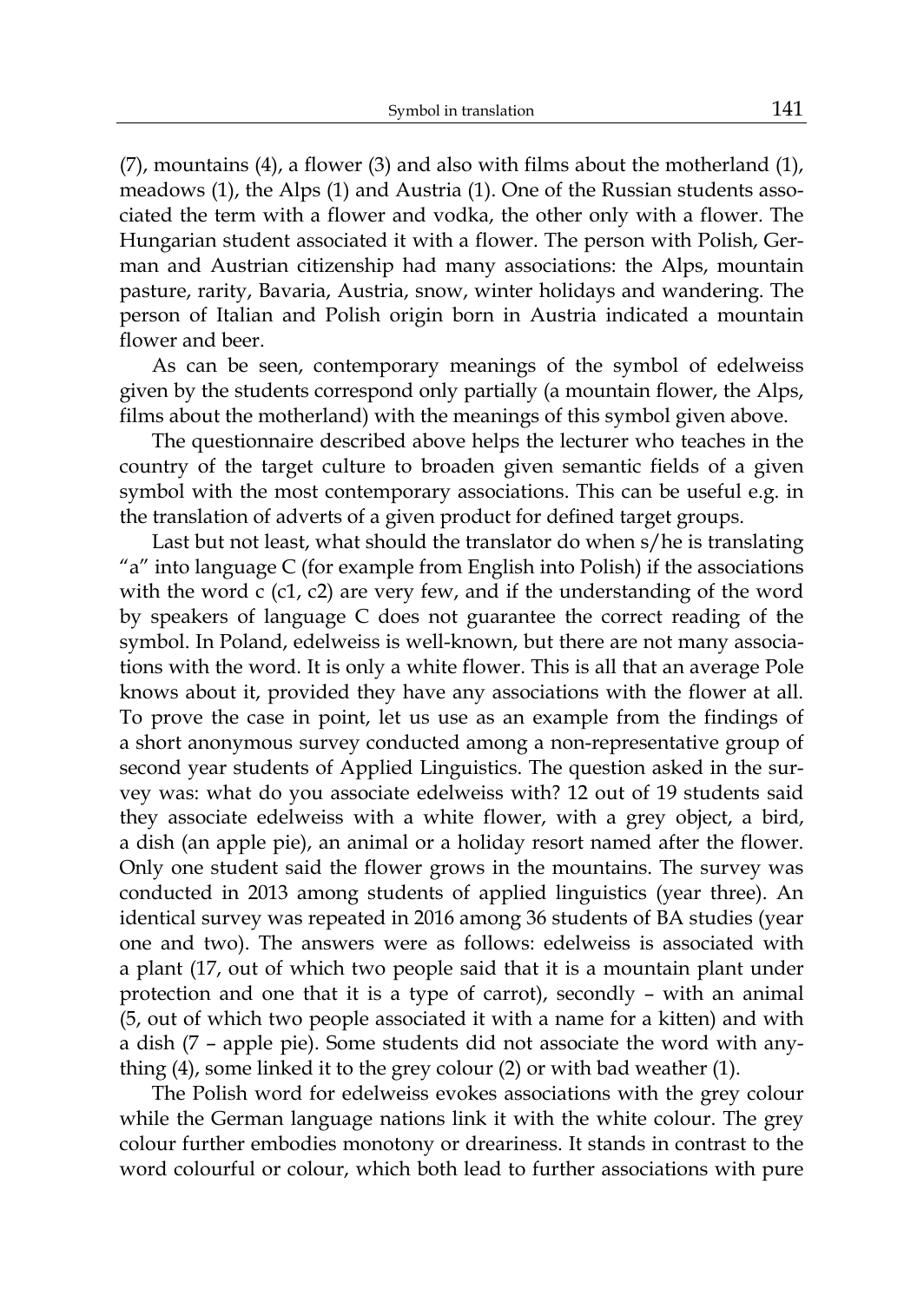colours. In Polish "edelweiss" is connected to something which is not worthy of our attention or something ordinary.

In the Polish version of the musical *The Sound of Music* from 2004, in the 82nd minute of the film, there appears a translation in which the translator provides a literal translation of the song. The word edelweiss is translated into Polish without any additional explanations, which complies with the character of an audio-lingual translation. But this treatment of the original text makes the viewer confused: suddenly one can hear a song about an edelweiss, a flower which is not popular in Poland, and the song may be just treated as an ordinary song in the musical without any additional meaning. This is certainly an impoverishment of the message in the musical, which can hardly be avoided in an audio-visual translation, since in the Polish viewer's diegetic space, the extended meaning of the word edelweiss, which is present in German and American culture, does not exist.

When translating a text, we can make a Polish reader aware of additional associations with a given word by providing an explanation in a footnote, but we may fall into the trap of "over-translation" 7 if the additional associations given are too numerous. Hence, the translator needs to limit himself/herself to the situational context and the text. In some situations it may even be necessary, in order to fully understand *Edelweiss*, to provide the associations from language B (English). For example, when we as interpreters (tour guides) are giving a guided tour with *The Sound of Music* as a soundtrack, something which is offered to tourists visiting Austria.8

The translator's task is then to guess the meaning of a given symbol in a particular context in which the symbol acquires its meaning. This is obviously connected with the need for interpretation, and thus there is always the problem of whether the assumed interpretation corresponds not only to the translator himself but also to other people who are the receivers of the symbol in a given situation.

It can be concluded that interpretation is of a relative character. It may be viewed as an approximate, partial and relative attempt to understand symbols – which does not depend only on various factors but remains related to a number of possible readings of a symbol. The world of symbols is internally alive where some meanings disappear and something new is created instead. But the relationship between the disappearing symbol and the symbol that is created is dialectical.

 $\mathcal{L}_\text{max}$  and  $\mathcal{L}_\text{max}$ 

<sup>7</sup> According to Peter Newmark, *over-translation is* the result of cultural differences between various countries. (after: online: Mian Wang, <http://www.ier-institute.org/2070-1918/lnit17 /v17/129.pdf> (Date of access 23.05.2013).

<sup>8</sup> The descriptions of the experiences of Americans (mainly tourists) after their participation in these guided tours can be found, for example in Rief 2009.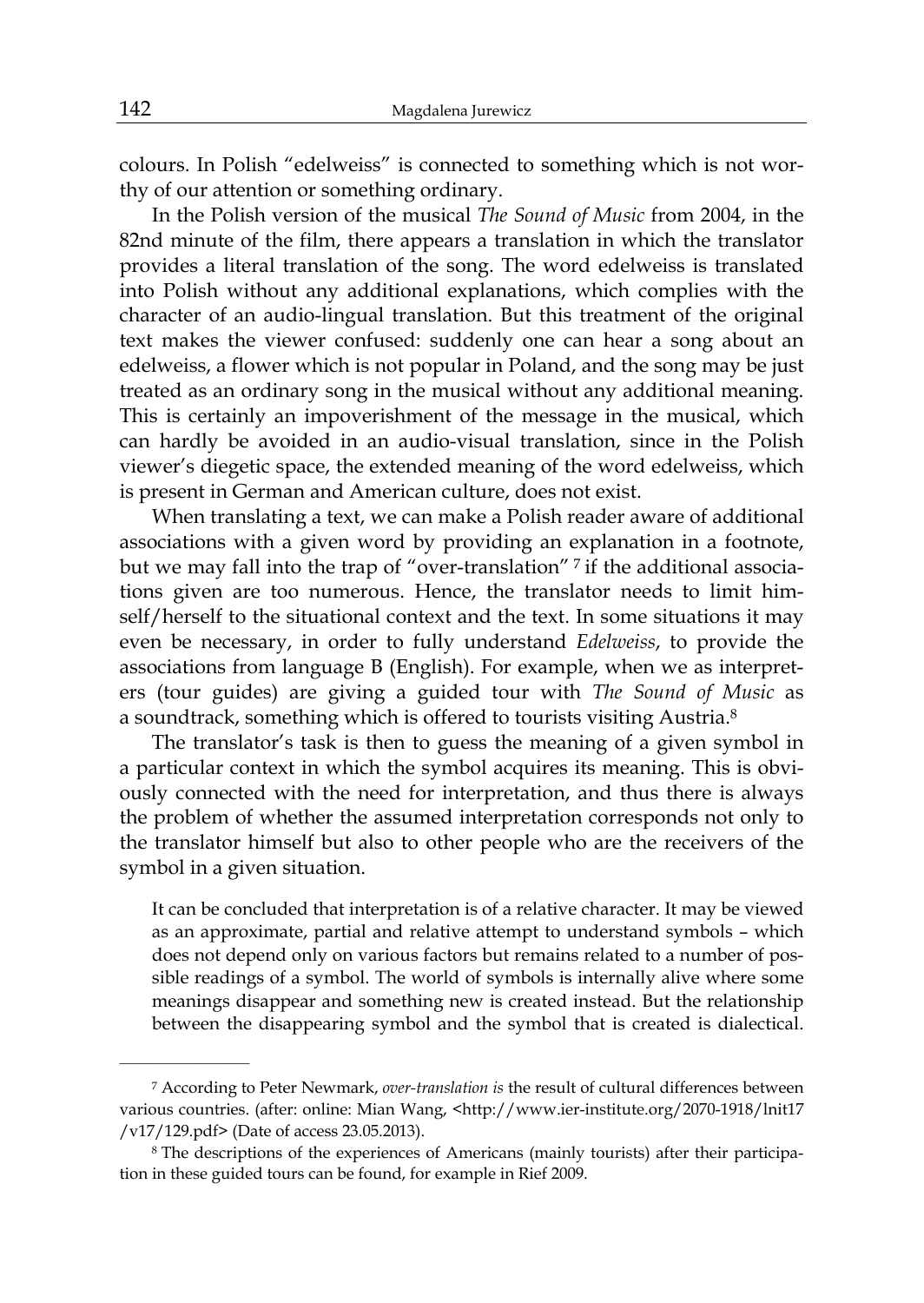The old meaning of the symbol by questioning its new meaning is often rooted in this new meaning, and thereby the continuity of its meaning is preserved. (Walczak 2011: 94)

Translation, then, is not about the ultimate interpretation of a symbol, which is impossible anyway, since the unification of its meaning will lead to the degradation of its expressive power (see Eliade 1993: 28; after Walczak 2011: 94):

The picture is true [...] as it is, as a set of meanings, not as one of its meanings or one of its many contexts. To translate an image into exact terminology and limiting it to one of its many contexts is worse than mutilating it, it is like destroying it, annihilating it as a tool of cognition.

In the light of the above considerations on the translation of the symbol, interlanguage translation can be viewed as a loss or a movement away from the meanings available in the culture of origin of these meanings. However, interlanguage translation can also be seen as a dialogue with this culture and a movement closer to it. This process will never end since the life of symbols is limited by time and the carriers of symbols may acquire new meanings in certain cultures.

In actual speech, except for a small group of defining sentences or utterances deprived of reflection, all other utterances are immersed in an exceptionally dense, individualized pool of intentions and understatements which silently modify and blur the shape of these utterances. Almost everything in human speech means something different than we think it does. (Steiner, 2000, s. 631). Steiner also pays attention to the untranslatability of texts from various historical periods or geographical areas. Since the language is constantly in flux and set in time, any reading of a text from the past is an act of interpretation. So, translations are not always possible and not always relevant to the original text. The contents of one language cannot be translated into another without losing some semantic fields. (Kawiorski 2014: http://psb.ur.edu.pl/sites/default/files/pdf/ uwagi\_o\_przekladzie\_jezykowym.pdf > 4.11.2016).

The above considerations are very important from the point of view of the didactics of translating, interpreting and audiovisual translating. The example discussed here can help students to be sensitive to the complexity of translatory tasks, especially those which concern cultural phenomena of particular importance connected with the perception of a foreign culture, in our case with the problem of translating linguistic representations of hetero national stereotypes. The collective representations of the Other (Berting, Villain-Gandosai, 1995: 24) because of their nature, can constitute a problem for the translator.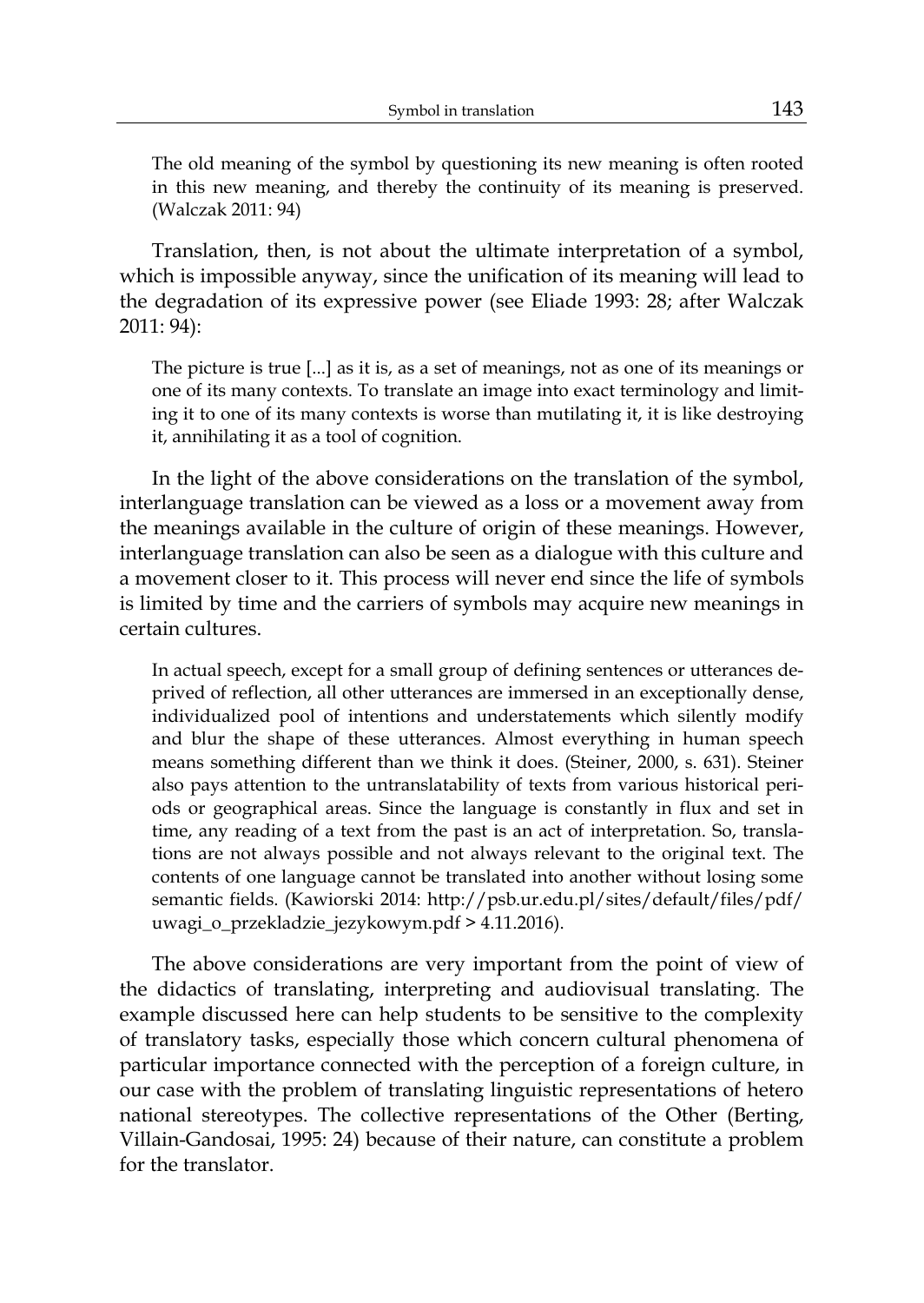The translation of a symbol is conntected to the difficulties described in the translation literature in the context of intertextual references.

Intertextualität entsteht im Auge/Ohr der Rezipienten (d.h. sie kann auch unbeabsichtigt sein), wenn sie nicht erkannt wird, existiert sie nicht. (Nord 27)

Since until today no relatively unequivocal tools for the description of intertextual dialogue have been worked out (cf. Majkiewicz 2009: 123), from the perspective of theory as well as the didactics of translation, a wide freedom of interpretation of a given symbol is allowed. This relates to the difficulty of defining all possible and potential situations and means of connecting to pretexts (ibid) which in themselves are entangled in particular contexts and culturally rooted. The degree of openness of such connections is not always immediately visible by the translator of literary texts or a student studying a given culture as a foreign one. It would be tempting to list possible intertextual connections with respect to the obligatory and contextual canon (which is related for example with popular culture texts), which is postulated by e.g. Michał Głowiński (1986), Stanisław Balbus (1996), or Ryszard Nycz (1995) (cf. Majkiewicz 2009: 123). However, Majkiewicz suggests that in the context of intertextual entanglement of translation the obligatory or contextual canon should not be used. Rather, the importance of the semantic weight of a given term should be considered while the recognition of meanings indicated in a given work both implicitly and explicitly should be crucial (e.g. in the form of quotation with a change, in the form of allusion with the inversion figure, etc) (cf. Majkiewicz 2009: 124). This postulate is particularly important from the perspective of translation, and therefore also the didactics of translation. It frequently helps to avoid unintended associations in the reader of a target text which evoke ridiculousness (e.g. in reverse translation). On the other hand, the knowledge of a wide range of possible associations with a given term allows the translator to translate texts, such as adverts, more efficiently and with respect to a given target group, for example different age groups.

Showing the translation of a term on the basis of particular texts from different fields of translation (such as the above example of edelweiss in literary, film or advertisement interpretation) seems to be an interesting alternative for students who are usually offered classes where typically given texts – and contemporary meanings of given terms in context – are discussed. This could also include a possibly wide range of meanings, starting from the earliest to the ones occurring most contemporarily in a given culture (and of which the academic lecturer may not always himself/herself be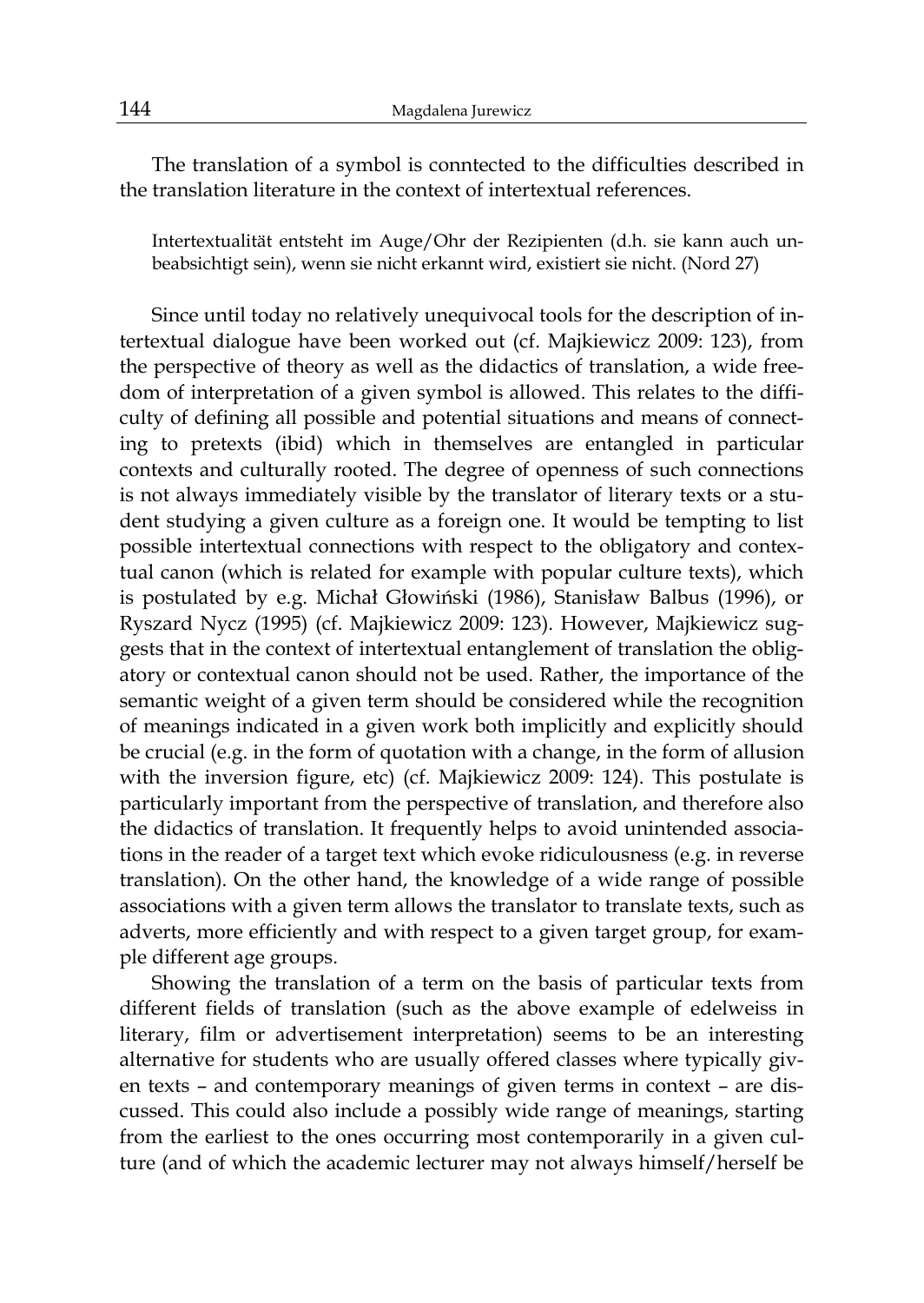aware9) and defined by a preceding survey of the associations of students from both the original and target culture.

Discussing the problem with students allows us to start thinking in a divergent way**,** which is indispensable in finding proper ways of translating symbols which carry complex cultural meanings.

#### **REFERENCES**

- Bednarczyk, A. 2005. *Wybory translatorskie. Modyfikacje tekstu literackiego w przekładzie i kontekst asocjacyjny*. Łask: Oficyna Wydawnicza Leksem.
- Berting, J., Villain-Gandossi, Ch. 1995. The role and significance of national stereotypes in international relations: An interdisciplinary approach. In: Walas, T. (ed.), *Stereotypes and Nations*. Kraków: International Cultural Centre, 13–27.
- Diem, P. 1995. *Die Symbole Österreichs. Zeit und Geschichte in Zeichen. Mit 300 Schwarzweiß- und Farbabbildungen*. Wien: A&M.
- Drügh, H. 2009. Overstanding Robert Wises The Sound of Music. Überlegungen zu Österreichs berühmtesten Film-Exilanten. In: Meurer, U., Oikonomou, M. (red.). *Fremdbilder. Auswanderung und Exil im internationalen Kino*, 87–106. (<http://www.transcript-verlag.de/ts1122 /ts1122\_1.pdf> . Date of access 25.09.2013)
- Eliade, M. 1993. *Sacrum, mit, historia. Wybór esejów*. Warszawa: Wydawnictwo Naukowe PWN.
- Głowiński, M. 1986. O intertekstualności. In: *Pamiętnik Literacki*, z. 4, 75–100.
- Jung, C.G. 1976. *Archetypy i symbole. Pisma wybrane*. Warszawa: Wydawnictwo Czytelnik.
- Kawiorski, S. 2014. Uwagi o przekładzie językowym. In: *Podkarpackie Studia Biblioteczne*, nr 3. <http://psb.ur.edu.pl/sites/default/files/pdf/uwagi\_o\_przekladzie\_jezykowym.pdf> (Date of access 4.11.2016)
- Majkiewicz, A. 2009. Intertekstualność jako nowe (stare) wyzwanie w teorii i praktyce przekładu literackiego. In: *Rocznik Przekładoznawczy. Studia nad teorią, praktyką i dydaktyką przekładu.* 5. <http://apcz.pl/czasopisma/index.php/RP/article/viewFile/RP.2009.009/903> (date of access: 8.03.2016).
- Meyer, H.F. 2008. *Blutiges Edelweiss. Die 1. Gebirgs-Division im Zeiten Weltkrieg*. Berlin: Ch. Links-Verlag.
- Newmark, P. 1982. *Approaches to Translation.* Oxford: Pergamon Press.

 $\mathcal{L}_\text{max}$  and  $\mathcal{L}_\text{max}$ 

- Nord, Ch. 2015. Ausbildung der Ausbilder: Was man für die Übersetzungslehre wissen muss. In: Badstübner-Kizik, C., Fiśer, Z., Hauck, R. (Hrsg.). *Übersetzungsvermittlung. Translatorisches Handeln. Neue Strategien. Didaktische Innovation*. Frankfurt am Main–Berlin–Bern– Bruxelles–New York–Oxford–Wien: Peter Lang, 15–31.
- Nycz, R., 1995. *Tekstowy świat. Poststrukturalizm a wiedza a literaturze*. Warszawa: Instytut Badań Literackich.
- Rief, N. 2009. Sound Of Music: Der unbekannte Klang der Musik, <http://diepresse.com/ho me/panorama/oesterreich/467493/Sound-Of-Music\_Der-unbekannte-Klang-der-Musik> (Date of access 5.09.2013).

<sup>9</sup> Mrs Joanna Ziemska, mentioned above, associated edelweiss with the protection of environment but not with beer.